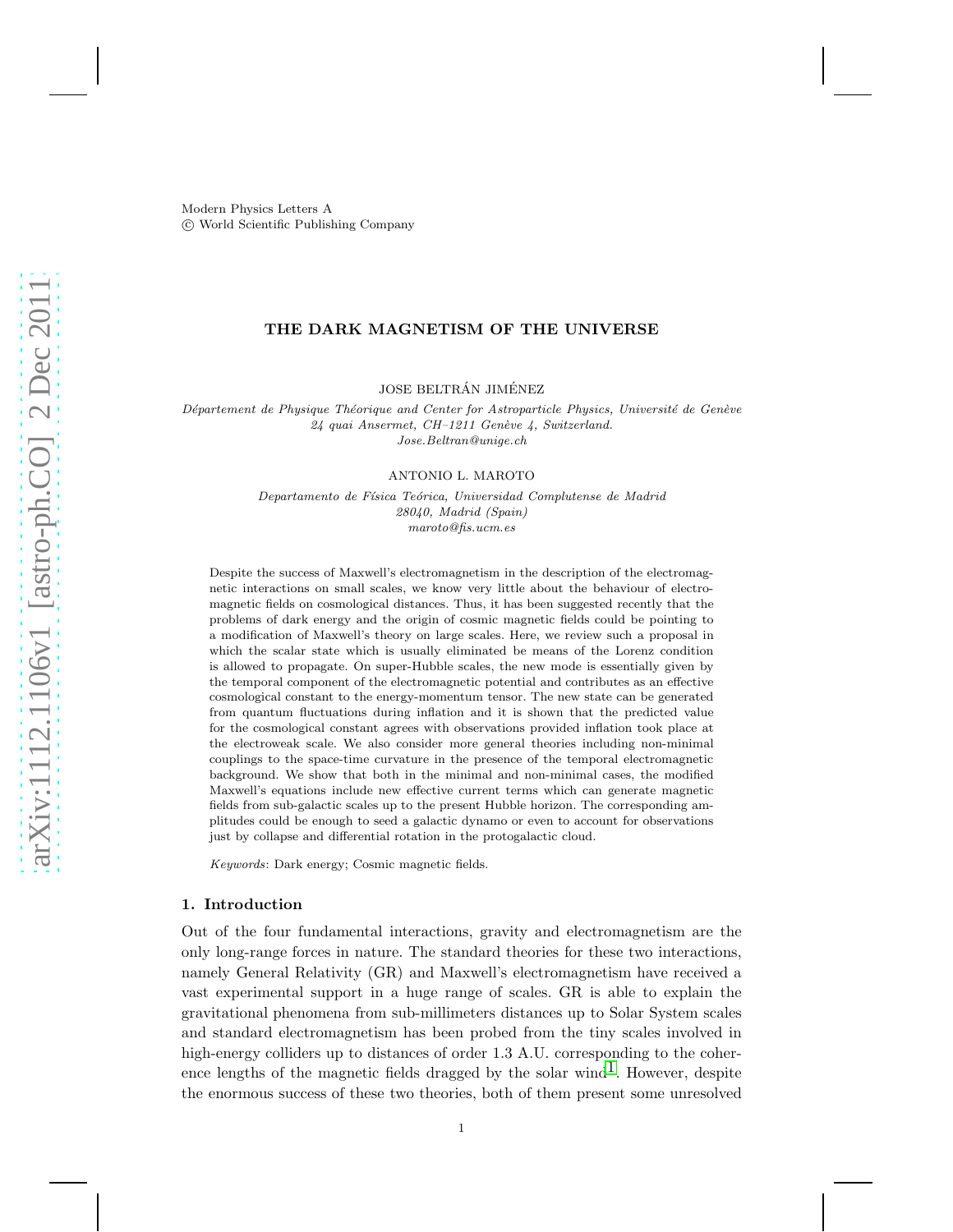problems when large scales are involved. For GR, cosmological observations require the presence of exotic components in the universe, i.e. dark matter and dark energy. Indeed, some attempts to account for such observations without invoking dark components include infrared modifications of GR. On the other hand, the presence of cosmic magnetic fields found in galaxies, clusters<sup>[2](#page-13-1),[3](#page-14-0),[4](#page-14-1)</sup> and, very recently<sup>[5](#page-14-2),[6](#page-14-3),[7](#page-14-4),8</sup>. also in the voids cannot be accommodated within Maxwell's theory. This could also be signaling that a more careful analysis of the behavior of electromagnetic fields in cosmological contexts is needed.

A particularly interesting aspect is the quantization of gauge theories in nontrivial spacetimes. The usual quantization procedures of the electromagnetic field in flat spacetime rely on some type of subsidiary condition on the physical states to get rid of the unphysical gauge modes. Although all the approaches are equivalent in flat spacetime, such an equivalence has not been proven in curved background. In fact, the Gupta-Bleuler formalism for the covariant quantization has been shown to present difficulties in a time-dependent spacetime  $9,10$  $9,10$ . The BRST method also exhibits similar pathologies in certain spacetimes<sup>[11](#page-14-8),12</sup>.

Here, we shall review a recent proposal of an extended theory of electromagnetism in which we can avoid the aforementioned difficulties. This extension is based on allowing the propagation of the state that is usually eliminated from the physical Hilbert space by means of the subsidiary condition. We shall show how this theory can be consistently quantized in an expanding universe with three physical states comprising the two polarizations of the usual photons plus one additional scalar state. The remarkable feature of the resulting theory is that the additional state can be generated from quantum fluctuations during inflation and give rise to and effective cosmological constant on large scales, whereas on sub-Hubble scales it leads to the generation of cosmic magnetic fields.

## 2. Quantization in Minkowski spacetime

The electromagnetic interaction is considered as a paradigm of a well-behaved quantum field theory in Minkowski space-time. Standard Maxwell's electromagnetism is the theory describing a pure spin one massless particle. Nevertheless, the presence of the local  $U(1)$  symmetry in the kinetic term for the photon leads to some difficulties when we want to quantize the theory. The underlying reason for the appearance of these difficulties is the redundancy in the description of the theory due to the  $U(1)$  invariance so that we can be wrongly trying to quantize superfluous degrees of freedom corresponding to pure gauge modes. Let us briefly review these difficulties, since it will be useful for our approach.

The starting point will be the Maxwell's action:

<span id="page-1-0"></span>
$$
S = \int d^4x \left( -\frac{1}{4} F_{\mu\nu} F^{\mu\nu} + A_\mu J^\mu \right) \tag{1}
$$

where  $F_{\mu\nu} = \partial_{\mu}A_{\nu} - \partial_{\nu}A_{\mu}$  and  $J_{\mu}$  is a conserved current. This action naturally arises when imposing the  $U(1)$  gauge symmetry in the sector of charged particles,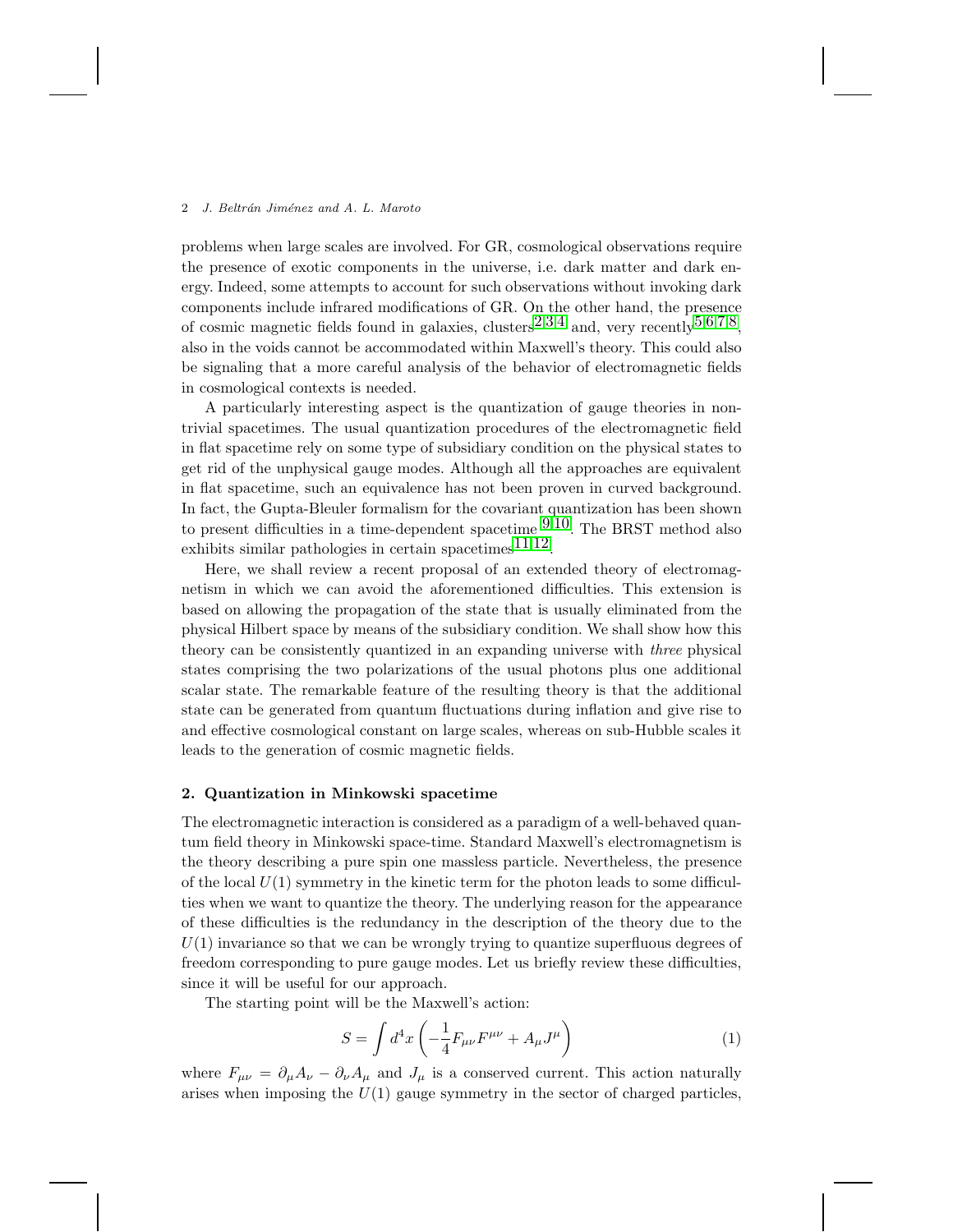leading to the symmetry  $A_{\mu} \to A_{\mu} + \partial_{\mu} \chi$  with  $\chi$  an arbitrary function of spacetime coordinates for the electromagnetic potential. The classical equations of motion derived from this action are the usual Maxwell's equations:

$$
\partial_{\nu}F^{\mu\nu} = J^{\mu}.\tag{2}
$$

The quantization of this theory is not straightforward for a series of reasons that are connected, namely: the vanishing of the conjugate momentum of the temporal component makes not possible to write down its corresponding commutation relation and it is not possible to construct a propagator for the  $A_\mu$  field. As commented above, the underlying reason for these problems is the presence of the gauge symmetry because that implies the presence of unphysical degrees of freedom which we have to get rid of before proceeding to the quantizations of the physical ones. In order to achieve that, two approaches are commonly used. On one hand, we have the gauge-fixing procedure where we use the gauge symmetry to impose a condition on the electromagnetic potential. Thus for example, we can impose the so-called Lorenz condition  $\partial_{\mu}A^{\mu} = 0$  so that the equations of motion reduce to:

$$
\Box A_{\mu} = J_{\mu}.\tag{3}
$$

Since the Lorenz condition still leaves a residual gauge invariance  $A_{\mu} \rightarrow A_{\mu} +$  $\partial_{\mu}\theta$ , provided  $\square \theta = 0$ , we can eliminate one additional component of the  $A_{\mu}$  field in the asymptotically free regions (typically  $A_0$ ) which means  $\vec{\nabla} \cdot \vec{A} = 0$ . Thus the temporal and longitudinal photons are removed and we are left with the two transverse polarizations of the massless free photon, which are the only modes (with positive energies) which are quantized in this formalism.

On the other hand, in the covariant (Gupta-Bleuler) quantization approach, we start with a modified version of Maxwell's action, namely:

<span id="page-2-1"></span>
$$
S = \int d^4x \left( -\frac{1}{4} F_{\mu\nu} F^{\mu\nu} + \frac{\xi}{2} (\partial_\mu A^\mu)^2 + A_\mu J^\mu \right). \tag{4}
$$

that only preserves the residual gauge invariance. The equations of motion obtained from this action now read:

<span id="page-2-0"></span>
$$
\partial_{\nu}F^{\mu\nu} + \xi \partial^{\mu}(\partial_{\nu}A^{\nu}) = J^{\mu}.
$$
\n(5)

In order to recover Maxwell's equations, the Lorenz condition must be imposed so that the  $\xi$  term does not contribute. At the classical level this can be achieved by means of appropriate boundary conditions on the field because  $\partial_{\nu}A^{\nu}$  evolves as a free scalar field, as obtained from the divergence of [\(5\)](#page-2-0):

$$
\Box(\partial_{\nu}A^{\nu})=0\tag{6}
$$

where we have made use of current conservation. Thus, if  $\partial_{\nu}A^{\nu}$  vanishes for large  $|t|$ , it will vanish at all times. At the quantum level, the Lorenz condition cannot be imposed as an operator identity, but only in the weak sense  $\partial_{\nu}A^{\nu}(+)|\phi\rangle = 0$ , where (+) denotes the positive frequency part of the operator and  $|\phi\rangle$  stands for a physical state. This condition is equivalent to imposing  $[\mathbf{a}_0(\vec{k}) + \mathbf{a}_{\parallel}(\vec{k})] |\phi\rangle = 0$ , with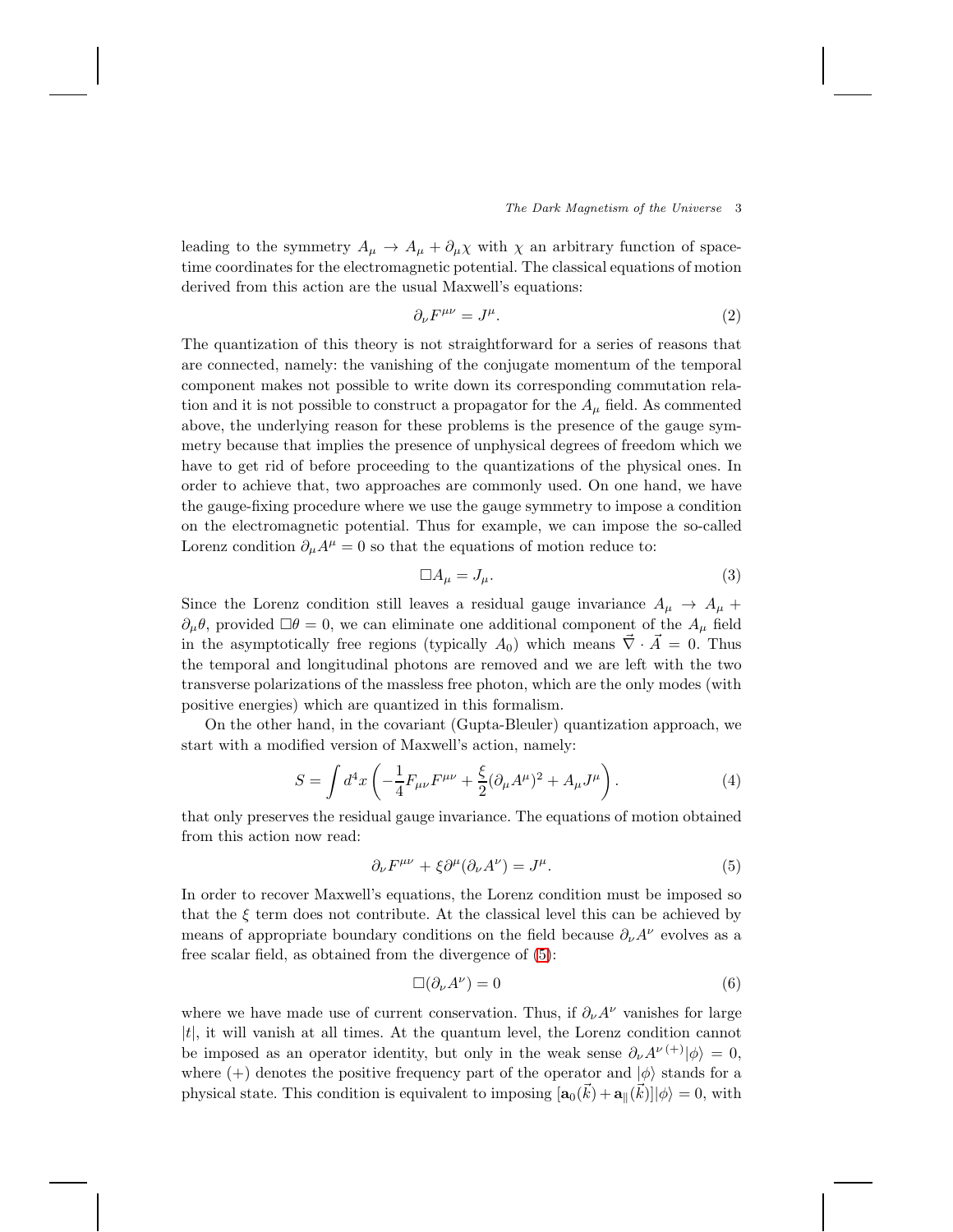$a_0$  and  $a_{\parallel}$  the annihilation operators corresponding to temporal and longitudinal electromagnetic states. Thus, in the covariant formalism, the physical states contain the same number of temporal and longitudinal photons, so that their energy densities, having opposite signs, cancel each other. Thus, we see that also in this case, the Lorenz condition seems to be essential in order to recover standard Maxwell's equations and get rid of the negative energy states. Now let us see what happens when moving on to an expanding universe.

# 3. Quantization in an expanding universe

We shall consider a curved background and, in particular, an expanding universe, and we shall show how consistently imposing the Lorenz condition in the covariant formalism turns out to be difficult to realize  $9,10$  $9,10$ . Let us consider the curved spacetime version of action [\(4\)](#page-2-1):

<span id="page-3-2"></span>
$$
S = \int d^4x \sqrt{g} \left[ -\frac{1}{4} F_{\mu\nu} F^{\mu\nu} + \frac{\xi}{2} (\nabla_{\mu} A^{\mu})^2 + A_{\mu} J^{\mu} \right]
$$
(7)

leading to the corresponding equations of motion:

<span id="page-3-0"></span>
$$
\nabla_{\nu}F^{\mu\nu} + \xi \nabla^{\mu} (\nabla_{\nu}A^{\nu}) = J^{\mu} \tag{8}
$$

whose divergence imposes:

<span id="page-3-1"></span>
$$
\Box(\nabla_{\nu}A^{\nu})=0.\t\t(9)
$$

We see once again that  $\nabla_{\nu}A^{\nu}$  behaves as a free scalar field which is decoupled from the conserved electromagnetic currents, but it is non-conformally coupled to gravity so that it can be excited from quantum vacuum fluctuations by the expanding background in a completely analogous way to the inflaton fluctuations during inflation. Thus, this poses the question of the validity of the Lorenz condition at all times.

In order to illustrate this effect, we will present a toy example. Let us consider quantization in the absence of currents, in a spatially flat expanding background, whose metric is written in conformal time as  $ds^2 = a(\eta)^2 (d\eta^2 - d\vec{x}^2)$  with  $a(\eta) = 2 + \tanh(\eta/\eta_0)$  where  $\eta_0$  is constant. This metric has two asymptotically Minkowskian regions in the remote past and far future. We solve the coupled system of equations [\(8\)](#page-3-0) for the corresponding Fourier modes, which are defined as  $\mathcal{A}_{\mu}(\eta,\vec{x}) = \int d^3k \mathcal{A}_{\mu\vec{k}}(\eta)e^{i\vec{k}\vec{x}}$ . Thus, for a given mode  $\vec{k}$ , the  $\mathcal{A}_{\mu}$  field is decomposed into temporal, longitudinal and transverse components. The corresponding equations read:

$$
\mathcal{A}_{0k}'' - \left[\frac{k^2}{\xi} - 2\mathcal{H}' + 4\mathcal{H}^2\right] \mathcal{A}_{0k} - 2ik \left[\frac{1+\xi}{2\xi} \mathcal{A}_{\parallel k}' - \mathcal{H}\mathcal{A}_{\parallel k}\right] = 0
$$

$$
\mathcal{A}_{\parallel k}'' - k^2 \xi \mathcal{A}_{\parallel k} - 2ik \xi \left[\frac{1+\xi}{2\xi} \mathcal{A}_{0k}' + \mathcal{H}\mathcal{A}_{0k}\right] = 0
$$

$$
\vec{\mathcal{A}}_{\perp k}'' + k^2 \vec{\mathcal{A}}_{\perp k} = 0 \tag{10}
$$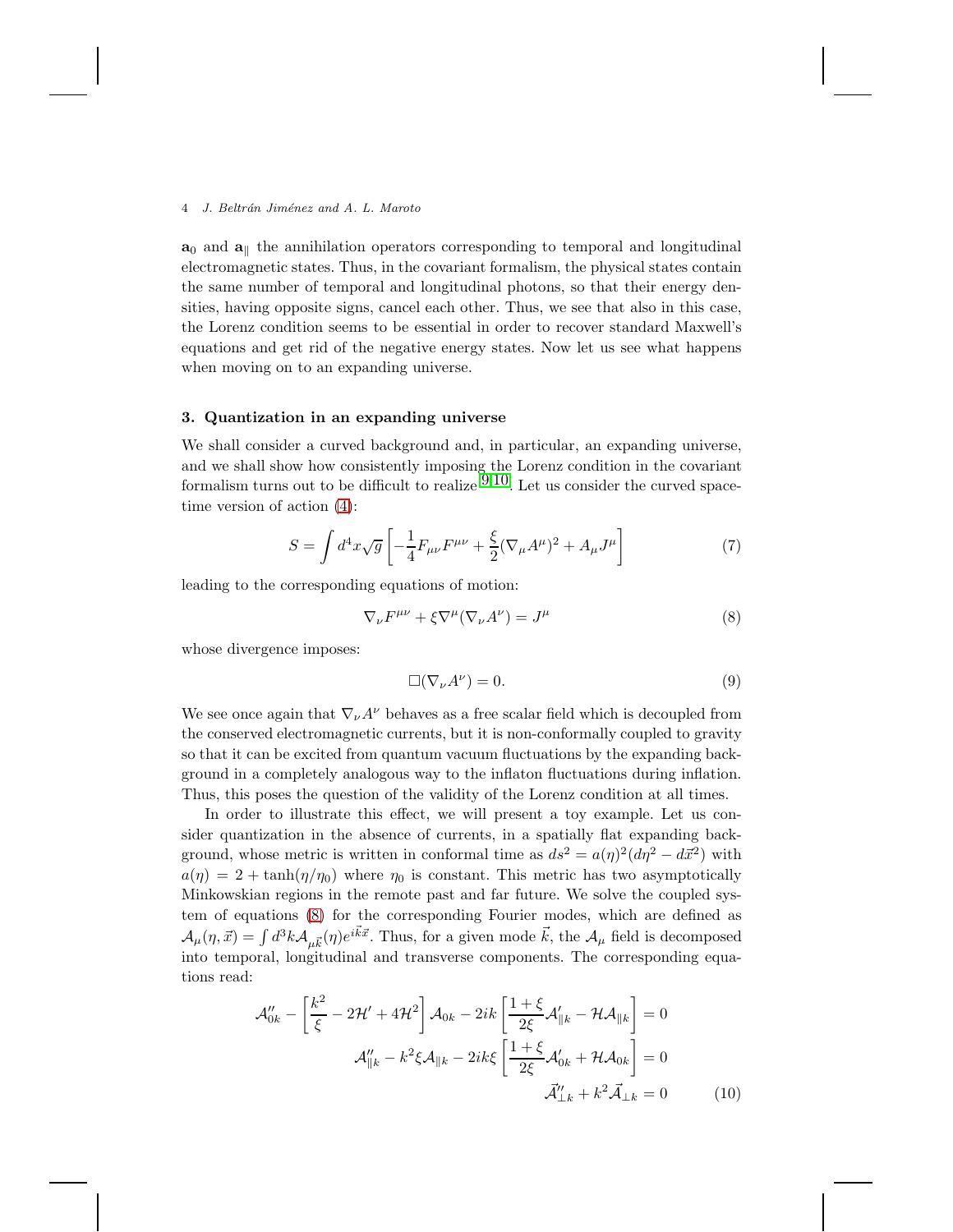with  $\mathcal{H} = a'/a$  and  $k = |\vec{k}|$ . We see that the transverse modes are decoupled from the background, whereas the temporal and longitudinal ones are non-trivially coupled to each other and to gravity. Let us prepare our system in an initial state  $|\phi\rangle$  belonging to the physical Hilbert space, i.e. satisfying  $\partial_{\nu} \mathcal{A}_{in}^{\nu}(+|\phi\rangle = 0$  in the initial flat region. Because of the expansion of the universe, the positive frequency modes in the in region with a given temporal or longitudinal polarization  $\lambda$  will become a linear superposition of positive and negative frequency modes in the out region and with different polarizations  $\lambda'$  (we will work in the Feynman gauge  $\xi = -1$ ). Thus, we have:

$$
\mathcal{A}_{\mu\vec{k}}^{\lambda\,(in)} = \sum_{\lambda'=0,\parallel} \left[ \alpha_{\lambda\lambda'}(\vec{k}) \mathcal{A}_{\mu\,\vec{k}}^{\lambda'\,(out)} + \beta_{\lambda\lambda'}(\vec{k}) \overline{\mathcal{A}_{\mu-\vec{k}}^{\lambda'\,(out)}} \right] \tag{11}
$$

or in terms of creation and annihilation operators:

$$
\mathbf{a}_{\lambda}^{(out)}(\vec{k}) = \sum_{\lambda'=0,\parallel} \left[ \alpha_{\lambda\lambda'}(\vec{k}) \mathbf{a}_{\lambda'}^{(in)}(\vec{k}) + \overline{\beta_{\lambda\lambda'}(\vec{k})} \mathbf{a}_{\lambda'}^{(in)\dagger}(-\vec{k}) \right] \tag{12}
$$

with  $\lambda, \lambda' = 0$ , and where  $\alpha_{\lambda\lambda'}$  and  $\beta_{\lambda\lambda'}$  are the so-called Bogolyubov coefficients (see Ref. [13](#page-14-10) for a detailed discussion), which are normalized in our case according to:

$$
\sum_{\rho,\rho'=0,\parallel} (\alpha_{\lambda\rho} \, \overline{\alpha_{\lambda'\rho'}} \, \eta_{\rho\rho'} - \beta_{\lambda\rho} \, \overline{\beta_{\lambda'\rho'}} \, \eta_{\rho\rho'}) = \eta_{\lambda\lambda'} \tag{13}
$$

with  $\eta_{\lambda\lambda'} = diag(-1,1)$  with  $\lambda, \lambda' = 0$ , ||. Notice that the normalization is different from the standard one  $^{13}$ , because of the presence of negative norm states.

Thus, the system will end up in a final state which no longer satisfies the weak Lorenz condition i.e. in the *out* region  $\partial_{\nu} A_{out}^{\nu}(\cdot|\phi) \neq 0$ . This is shown in Fig. [1,](#page-5-0) where we have computed the final number of temporal and longitudinal photons  $n_{\lambda}^{out}(k)$  =  $\sum_{\lambda'} |\beta_{\lambda\lambda'}(\vec{k})|^2$ , starting from an initial vacuum state with  $n_0^{in}(k) = n_{\parallel}^{in}$  $\int_{\parallel}^{in} (k) = 0.$  We see that, as commented above, in the final region  $n_0^{out}(k) \neq n_{\parallel}^{out}(k)$  and the state no longer satisfies the Lorenz condition. Notice that the failure comes essentially from large scales ( $k\eta_0 \ll 1$ ), since on small scales ( $k\eta_0 \gg 1$ ), the Lorenz condition can be restored. This can be easily interpreted from the fact that on small scales the geometry can be considered as essentially Minkowskian.

In order to overcome this problem, it would be possible to use the so called Faddeev-Popov quantization method  $^{14,15}$  $^{14,15}$  $^{14,15}$ . In this approach additional unphysical modes (ghosts) are introduced in the theory. They are scalar fields but satisfying fermionic statistics. The physical states of the theory then are chosen as those for which the ghost contribution exactly cancels the contribution from the unphysical gauge modes. However, it has been recently shown that in certain geometries, this type of cancellation can be also problematic  $11,12$  $11,12$ .

In the following, we shall follow a different approach in order to deal with the difficulties found in the Gupta-Bleuler formalism and we shall explore the possibility of quantizing electromagnetism in an expanding universe without imposing the subsidiary Lorenz condition.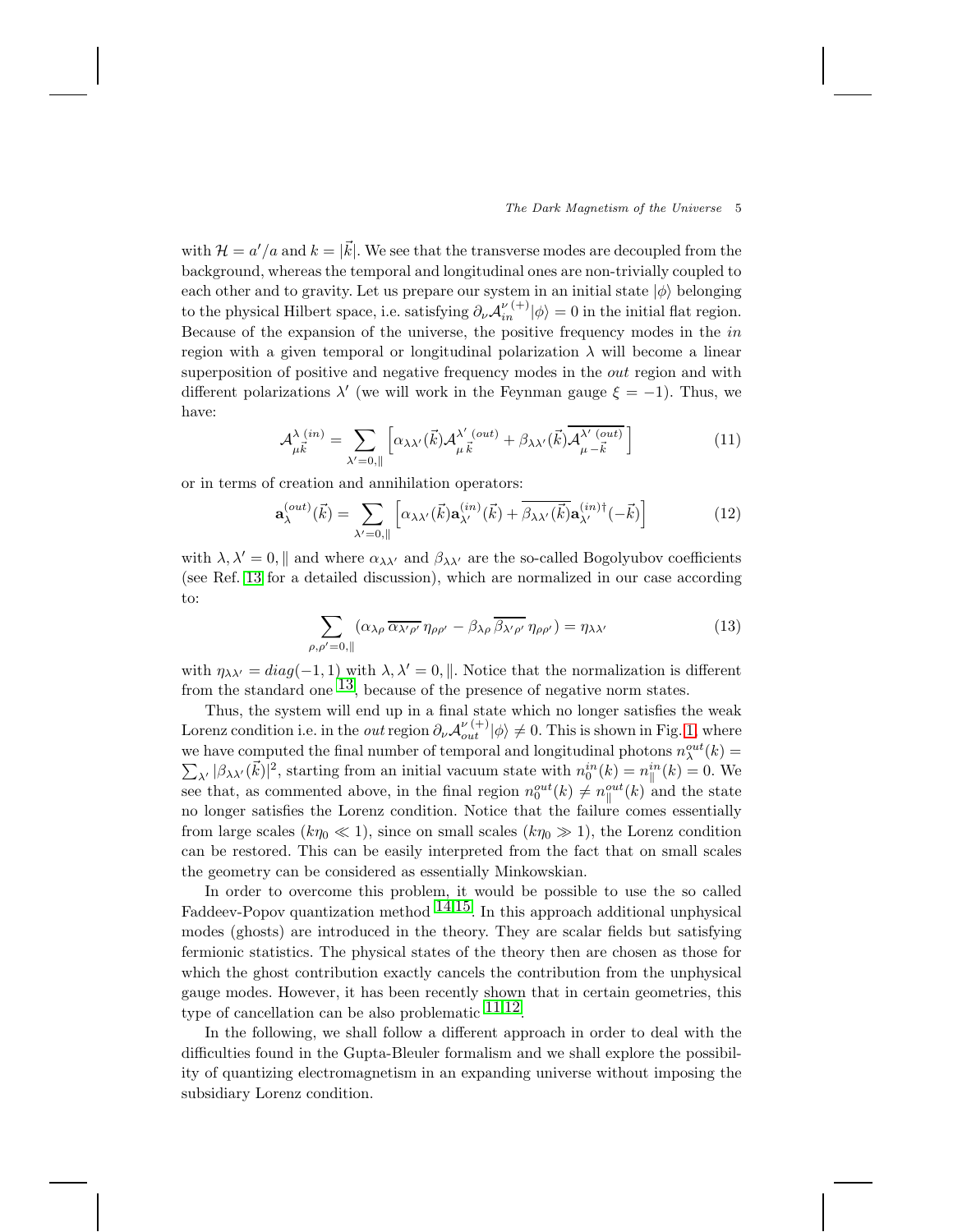6 J. Beltrán Jiménez and A. L. Maroto



<span id="page-5-0"></span>Fig. 1. Occupation numbers for temporal (continuous line) and longitudinal (dashed line) photons in the *out* region vs.  $k$  in  $\eta_0^{-1}$  units.

## 4. Quantization without the Lorenz condition

As we have shown in the previous section, consistently imposing the Lorenz condition is not an easy task. This could actually be signaling a subtle difficulty in formulating a gauge invariant theory of electromagnetism in non-trivial background spacetimes. Here we shall explore the possibility that the fundamental theory of electromagnetism is not given by the gauge invariant action [\(1\)](#page-1-0), but by the gauge non-invariant action:

$$
S = \int d^4x \sqrt{g} \left[ -\frac{1}{4} F_{\mu\nu} F^{\mu\nu} + \frac{\xi}{2} (\nabla_{\mu} A^{\mu})^2 + A_{\mu} J^{\mu} \right]. \tag{14}
$$

Notice that although this action is not invariant under general gauge transformations, it respects the invariance under residual ones. Moreover, the dynamics of the ordinary transverse photons is not affected, since the extra term only involves temporal and longitudinal polarizations. Let us emphasize that we are assuming that the inclusion of the gauge-breaking term is not a mathematical trick in order to quantize an otherwise gauge-invariant theory, but that such a term is an essential part of a gauge non-invariant electromagnetic theory. Since the fundamental electromagnetic theory is assumed non-invariant under arbitrary gauge transformations, then there is no need to impose the Lorenz constraint in the quantization procedure. Therefore, having removed one constraint, the theory contains one additional degree of freedom. Thus, the general solution for the modified equations [\(8\)](#page-3-0) can be written as:

$$
\mathcal{A}_{\mu} = \mathcal{A}_{\mu}^{(1)} + \mathcal{A}_{\mu}^{(2)} + \mathcal{A}_{\mu}^{(s)} + \partial_{\mu}\theta
$$
\n(15)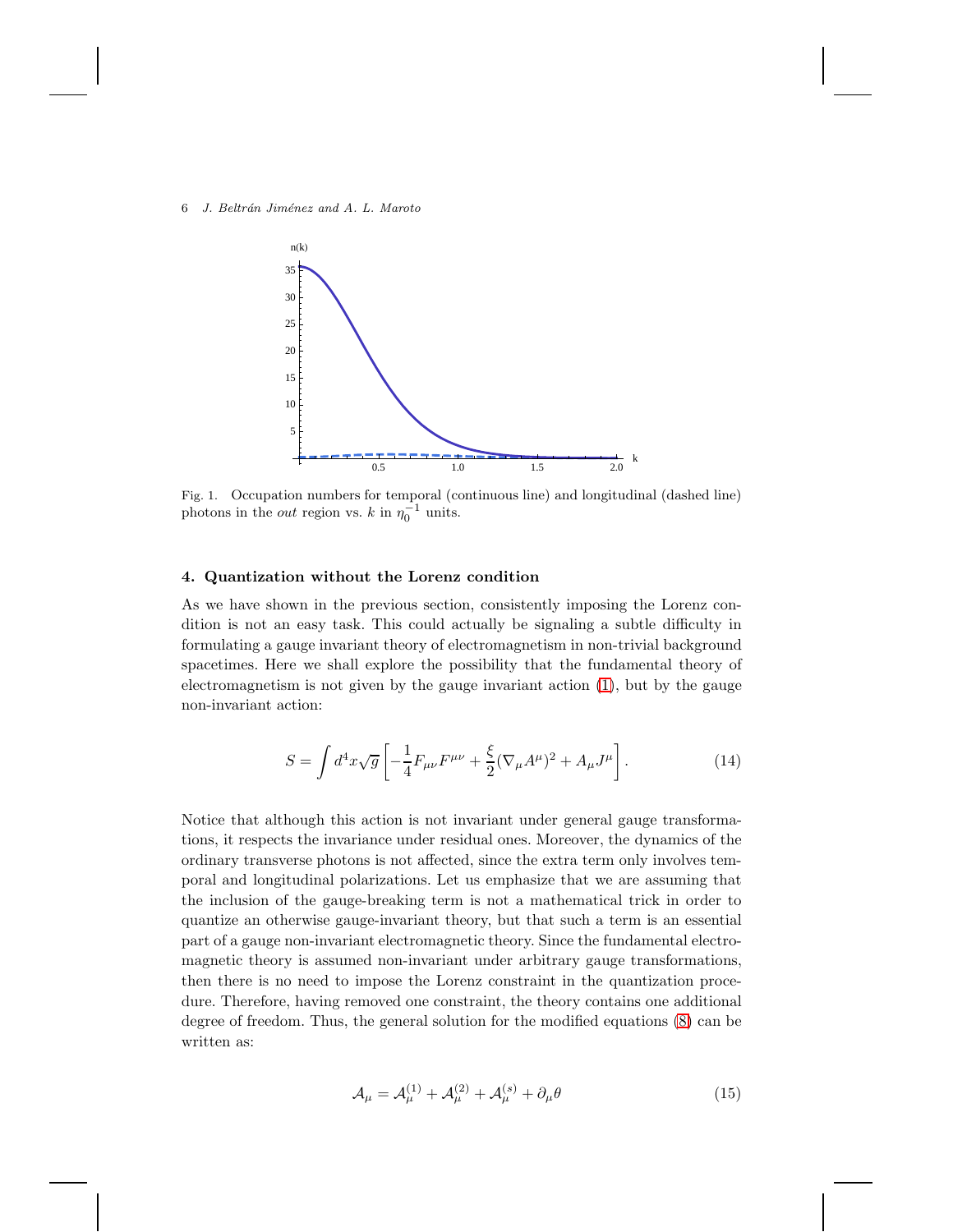where  $\mathcal{A}_{\mu}^{(i)}$  with  $i = 1, 2$  are the two transverse modes of the massless photon,  $\mathcal{A}_{\mu}^{(s)}$ is [a](#page-6-0) new scalar state<sup>a</sup> that represents the mode that would have been eliminated if we had imposed the Lorenz condition and, finally,  $\partial_{\mu}\theta$  is a purely residual gauge mode, which can be eliminated by means of a residual gauge transformation in the asymptotically free regions, in a completely analogous way to the elimination of the  $A_0$  component in the Lorenz gauge.

In order to define the quantum theory, apart from the dynamics given by the above Lagrangian, we have to specify the Hilbert space of the physical states. Thus we follow a similar approach to the Lorenz or Coulomb gauge quantization procedure in which the gauge is fixed and then only the physical modes are quantized. In the present case, as commented before, the free theory contains three physical states and we perform the mode expansion of the field with the corresponding creation and annihilation operators:

$$
\mathcal{A}_{\mu} = \int d^3 \vec{k} \sum_{\lambda=1,2,s} \left[ \mathbf{a}_{\lambda}(k) \mathcal{A}_{\mu k}^{(\lambda)} + \mathbf{a}_{\lambda}^{\dagger}(k) \overline{\mathcal{A}_{\mu k}^{(\lambda)}} \right]
$$
(16)

where the modes are required to be orthonormal with respect to the scalar product  $16$ 

<span id="page-6-1"></span>
$$
\left(\mathcal{A}_{k}^{(\lambda)},\mathcal{A}_{k'}^{(\lambda')}\right) = i \int_{\Sigma} d\Sigma_{\mu} \left[\overline{\mathcal{A}_{\nu k}^{(\lambda)}} \Pi_{k'}^{(\lambda')\mu\nu} - \overline{\Pi_{k}^{(\lambda)\mu\nu}} \mathcal{A}_{\nu k'}^{(\lambda')}\right]
$$

$$
= \delta_{\lambda\lambda'} \delta^{(3)}(\vec{k} - \vec{k}'), \quad \lambda, \lambda' = 1, 2, s \tag{17}
$$

where  $d\Sigma_{\mu}$  is the three-volume element of the Cauchy hypersurfaces. In a Robertson-Walker metric in conformal time, it reads  $d\Sigma_{\mu} = a^4(\eta)(d^3x, 0, 0, 0)$ . The generalized conjugate momenta are defined as:

$$
\Pi^{\mu\nu} = -(F^{\mu\nu} - \xi g^{\mu\nu} \nabla_{\rho} A^{\rho}) \tag{18}
$$

Notice that the three modes can be chosen to have positive normalization. The equal-time commutation relations:

$$
[\mathcal{A}_{\mu}(\eta,\vec{x}), \mathcal{A}_{\nu}(\eta,\vec{x}')] = [\Pi^{0\mu}(\eta,\vec{x}), \Pi^{0\nu}(\eta,\vec{x}')] = 0 \tag{19}
$$

and

$$
\left[\mathcal{A}_{\mu}(\eta,\vec{x}),\Pi^{0\nu}(\eta,\vec{x}')\right] = i\frac{\delta^{\nu}_{\mu}}{\sqrt{g}}\delta^{(3)}(\vec{x}-\vec{x}')
$$
\n(20)

can be seen to imply the canonical commutation relations

$$
\left[\mathbf{a}_{\lambda}(\vec{k}), \mathbf{a}^{\dagger}_{\lambda'}(\vec{k'})\right] = \delta_{\lambda\lambda'}\delta^{(3)}(\vec{k}-\vec{k'}), \quad \lambda, \lambda' = 1, 2, s \tag{21}
$$

by means of the normalization condition in [\(17\)](#page-6-1). Notice that the sign of the commutators is positive for the three physical states, i.e. there are no negative norm states

<span id="page-6-0"></span><sup>a</sup>Here we mean scalar in the sense that it is the only mode contributing to the divergence of the field so that  $\nabla^{\mu} A_{\mu} = \nabla^{\mu} A_{\mu}^{(s)}$ .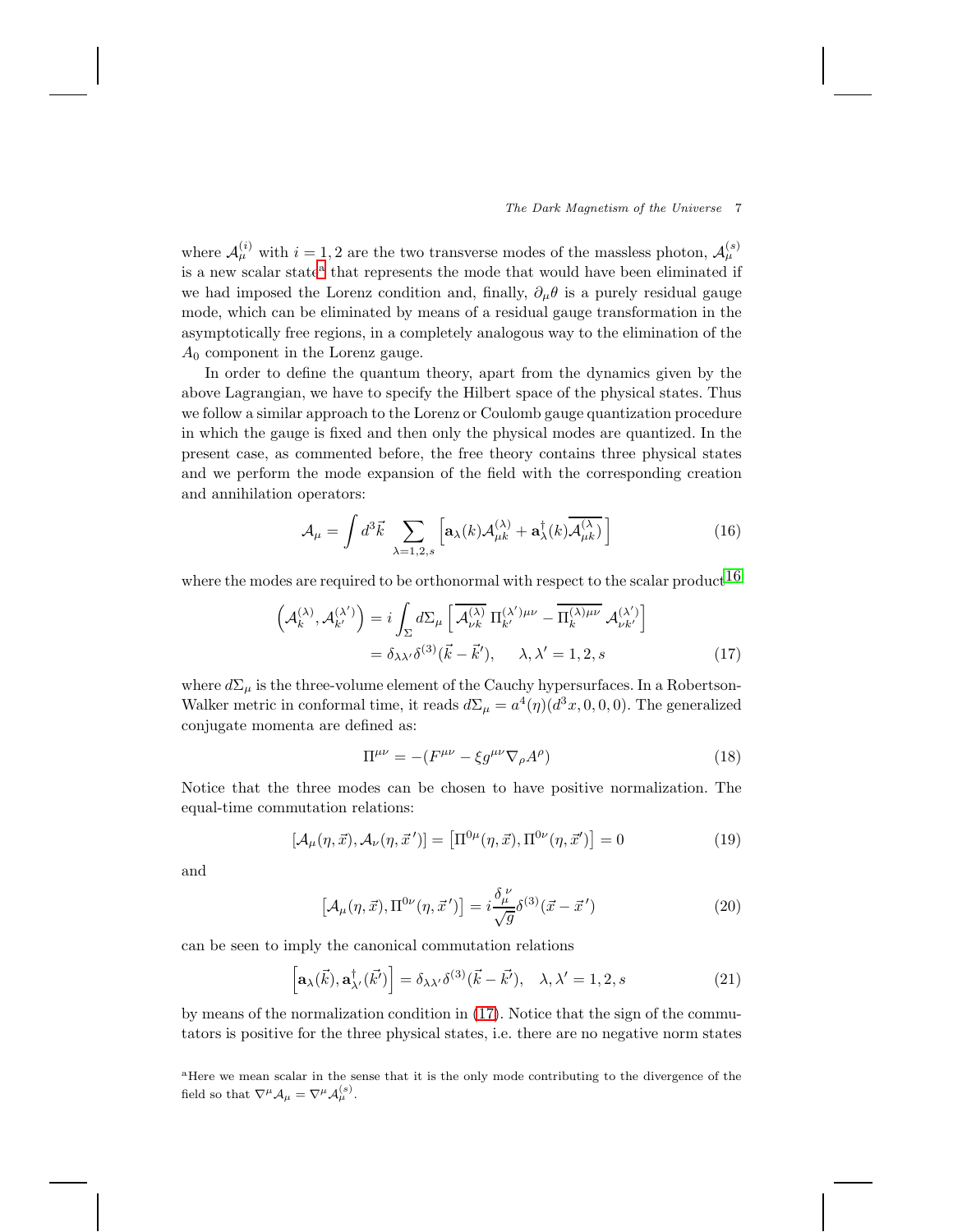in the theory, which in turn guarantees that there are no negative energy states as we will see below in an explicit example.

Notice that unlike the quantization in the Gupta-Bleuler formalism, in this extended theory it is not possible to eliminate the unphysical degree of freedom in a manifestly covariant way.

Since  $\nabla_{\mu}A^{\mu}$  evolves as a minimally coupled scalar field, as shown in [\(9\)](#page-3-1), on sub-Hubble scales ( $|k\eta| \gg 1$ ), we find that for arbitrary background evolution,  $|\nabla_{\mu}{\cal A}^{(s)}_k\mu$  $\|k^{(s)}\| \propto e^{\pm i k \eta} a^{-1}$ , i.e. the mode behaves as a plane-wave with decaying amplitude giving rise through [\(8\)](#page-3-0) to a longitudinal electric wave. This is an important difference with respect to ordinary electromagnetism, since the modified theory allows the propagation of longitudinal electric waves in the absence of sources. As we will show below, these longitudinal fields in the presence of a highly conductive plasma could induce the production of large scale magnetic fields.

On the other hand, on super-Hubble scales ( $|k\eta| \ll 1$ ),  $|\nabla_{\mu} \mathcal{A}_k^{(s)\mu}$  $|k^{(s)\mu}| = const.$ which implies that the field contributes as a cosmological constant in  $(7)$ . Indeed, the energy-momentum tensor derived from [\(7\)](#page-3-2) reads:

$$
T_{\mu\nu} = -F_{\mu\alpha}F_{\nu}^{\ \alpha} + \frac{1}{4}g_{\mu\nu}F_{\alpha\beta}F^{\alpha\beta} + \frac{\xi}{2}\left[g_{\mu\nu}\left[(\nabla_{\alpha}A^{\alpha})^2 + 2A^{\alpha}\nabla_{\alpha}\left(\nabla_{\beta}A^{\beta}\right)\right] - 4A_{(\mu}\nabla_{\nu)}\left(\nabla_{\alpha}A^{\alpha}\right)\right]
$$
(22)

Notice that for the scalar electromagnetic mode in the super-Hubble limit, the contributions involving  $F_{\mu\nu}$  vanish and only the piece proportional to  $\xi$  is relevant. Thus, it can be easily seen that, since in this case  $\nabla_{\alpha}A^{\alpha} = constant$ , the energymomentum tensor is just given by:

<span id="page-7-0"></span>
$$
T_{\mu\nu} = \frac{\xi}{2} g_{\mu\nu} (\nabla_{\alpha} A^{\alpha})^2
$$
 (23)

which is the energy-momentum tensor of a cosmological constant and whose value is given by the four-divergence of the electromagnetic field. In fact, this result is not specific of FLRW spacetimes, but it is valid for any geometry. In a field configuration with the vector potential given by the gradient of a scalar that is not a pure residual gauge mode, i.e.,  $A_{\mu} = \partial_{\mu} \phi$  with  $\Box \phi \neq 0$ , we obtain that  $F_{\mu\nu}$  vanishes. Thus, from the equations of motion [\(8\)](#page-3-0) in the absence of external currents we get that  $\nabla_{\mu}A^{\mu}$  is constant so that the energy momentum tensor reduces once again to the form [\(23\)](#page-7-0). This implies that we can always reproduce the solutions of Einstein equations plus a cosmological constant with  $\nabla_{\mu}A^{\mu}$  playing the role of the effective cosmological constant.

### 5. Quantum fluctuations during inflation

Let us consider an explicit example which is given by the quantization in an inflationary de Sitter spacetime with  $a(\eta) = -1/(H_I \eta)$ , with  $H_I$  the constant Hubble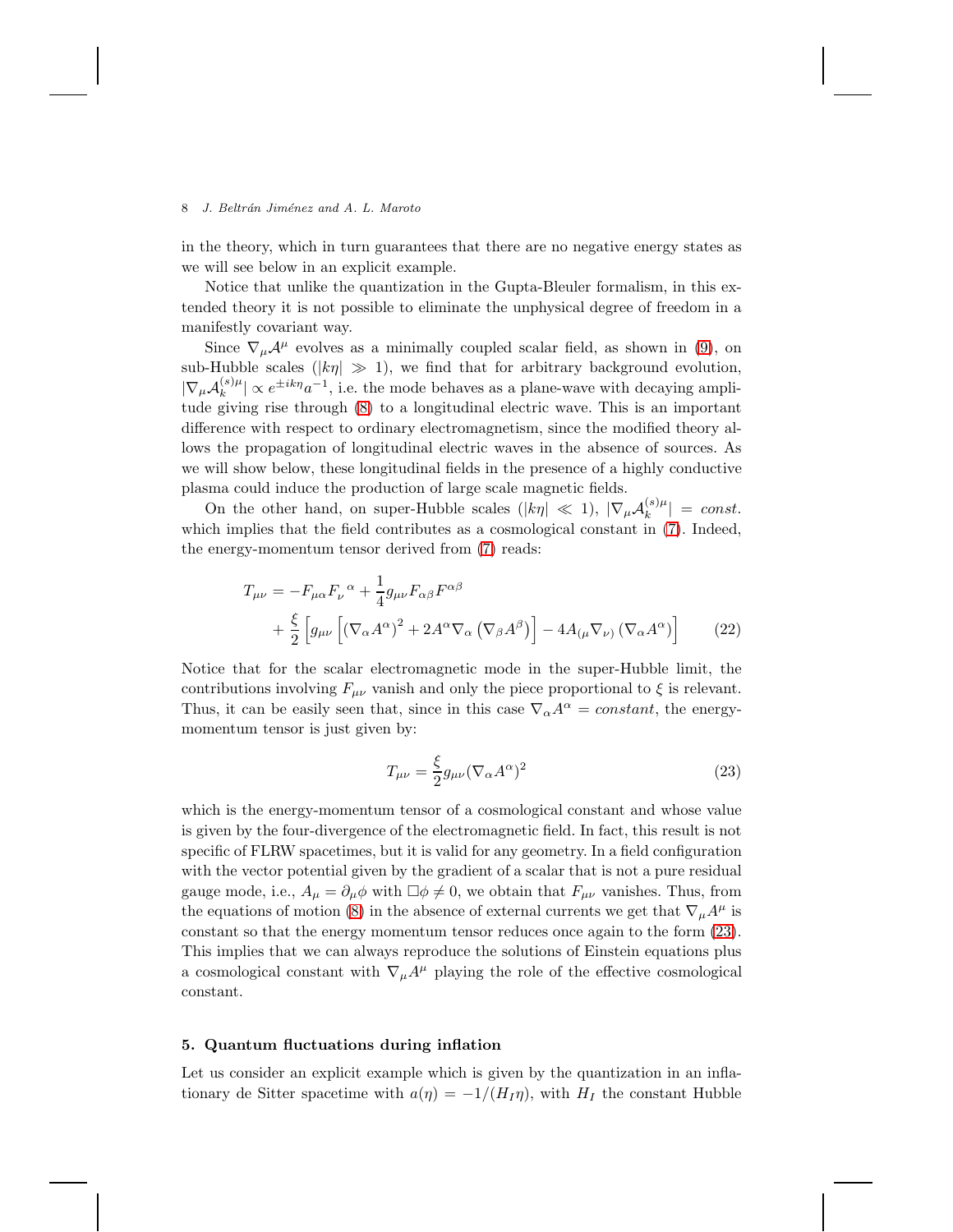parameter during inflation. The explicit solution in the case  $\xi = 1/3$  for the normalized scalar state is:

$$
\mathcal{A}_{0k}^{(s)} = \frac{-1}{(2\pi)^{3/2}} \frac{i}{\sqrt{2k}} \left\{ k\eta e^{-ik\eta} + \frac{1}{k\eta} \left[ \frac{1}{2} (1 + ik\eta) e^{-ik\eta} - k^2 \eta^2 e^{ik\eta} E_1(2ik\eta) \right] \right\} e^{i\vec{k}\vec{x}}
$$

$$
\mathcal{A}_{\parallel k}^{(s)} = \frac{1}{(2\pi)^{3/2}} \frac{1}{\sqrt{2k}} \left\{ (1 + ik\eta) e^{-ik\eta} - \left[ \frac{3}{2} e^{-ik\eta} + (1 - ik\eta) e^{ik\eta} E_1(2ik\eta) \right] \right\} e^{i\vec{k}\vec{x}}
$$
(24)

where  $E_1(x) = \int_1^{\infty} e^{-tx}/t dt$  is the exponential integral function. Using this solution, we find:

<span id="page-8-0"></span>
$$
\nabla_{\mu} \mathcal{A}_{k}^{(s)\mu} = -\frac{a^{-2}(\eta)}{(2\pi)^{3/2}} \frac{ik}{\sqrt{2k}} \frac{3}{2} \frac{(1+ik\eta)}{k^2 \eta^2} e^{-ik\eta + i\vec{k}\vec{x}} \tag{25}
$$

so that the field is suppressed in the sub-Hubble limit as  $\nabla_{\mu} \mathcal{A}_{k}^{(s)\mu} \sim \mathcal{O}((k\eta)^{-2}).$ 

On the other hand, from the energy density given by  $\rho_A = T^0_{\phantom{0}0}$ , we obtain in the sub-Hubble limit the corresponding Hamiltonian, which is given by:

$$
H = \frac{1}{2} \int \frac{d^3 \vec{k}}{a^4(\eta)} k \sum_{\lambda=1,2,s} \left[ \mathbf{a}^\dagger_{\lambda}(\vec{k}) \mathbf{a}_{\lambda}(\vec{k}) + \mathbf{a}_{\lambda}(\vec{k}) \mathbf{a}^\dagger_{\lambda}(\vec{k}) \right]. \tag{26}
$$

We see that the theory does not contain negative energy states (ghosts).

Also, from [\(24\)](#page-8-0) it is possible to obtain the dispersion of the effective cosmological constant during inflation:

$$
\langle 0 | (\nabla_{\mu} \mathcal{A}^{\mu})^2 | 0 \rangle = \int \frac{dk}{k} P_A(k) \tag{27}
$$

with  $P_A(k) = 4\pi k^3 |\nabla_\mu \mathcal{A}_k^{(s)}|$  $\int_k^{(s)\mu}$  2. In the super-Hubble limit, we get in a quasi-de Sitter inflationary phase characterized by a slow-roll parameter  $\epsilon$ :

<span id="page-8-1"></span>
$$
P_{\nabla A}(k) = \frac{9H_{k_0}^4}{16\pi^2} \left(\frac{k}{k_0}\right)^{-4\epsilon} \tag{28}
$$

where  $H_{k_0}$  is the Hubble parameter when the  $k_0$  mode left the horizon  $17,18$  $17,18$ . Notice that this result implies that  $\rho_A \sim (H_{k_0})^4$ . The measured value of the cosmological constant then requires  $H_{k_0} \sim 10^{-3}$  eV, which corresponds to an inflationary scale  $M_I \sim 1$  TeV. Thus we see that the cosmological constant scale can be naturally explained in terms of physics at the electroweak scale. This is one of the most relevant aspects of the present model in which, unlike existing dark energy theories based on scalar fields, dark energy can be generated without including any potential term or dimensional constant. It is also interesting to note that the required scale is the electroweak scale, since for higher energies electromagnetism becomes unified with the electroweak interactions so that it would not make sense to speak about photons anymore.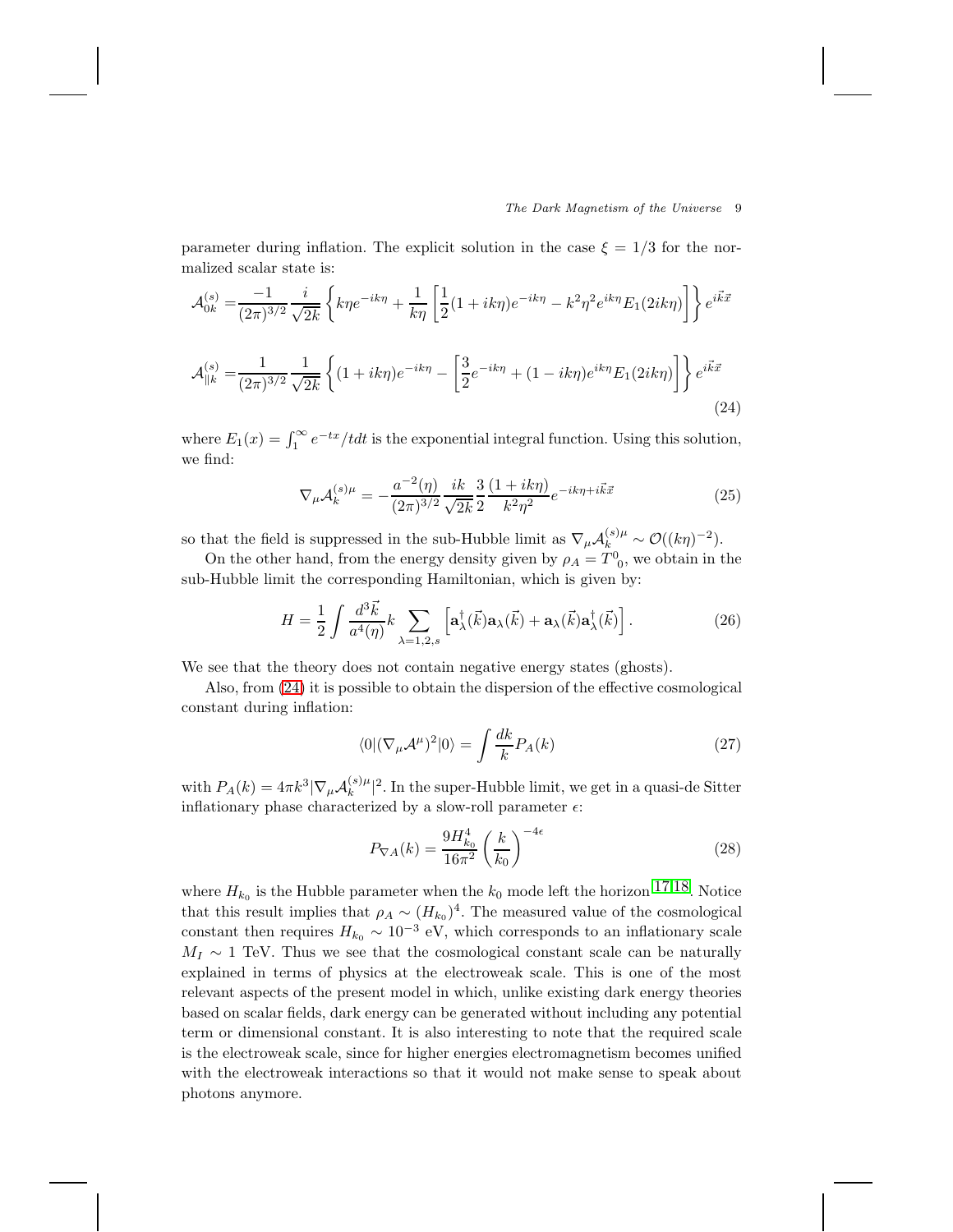On the other hand, despite the fact that the background evolution in the present case is the same as in  $\Lambda$ CDM, the evolution of metric perturbations could be different. We have calculated the evolution of metric, matter density and electromagnetic perturbations  $19$ . The propagation speeds of scalar, vector and tensor perturbations are found to be real and equal to the speed of light, so that the theory is classically stable. On the other hand, it is possible to see that all the parametrized post-Newtonian (PPN) parameters  $^{20}$  $^{20}$  $^{20}$  agree with those of General Relativity, i.e. the theory is compatible with all the local gravity constraints for any value of the homogeneous background electromagnetic field [17](#page-14-14),[18](#page-14-15),[21.](#page-14-18)

Concerning the evolution of scalar perturbations, we find that the only relevant deviations with respect to  $\Lambda$ CDM appear on large scales  $k \sim H_0$  and that they depend on the primordial spectrum of electromagnetic fluctuations. However, the effects on the CMB temperature and matter power spectra are compatible with observations except for very large primordial fluctuations [19.](#page-14-16)

# 6. Generation of cosmic magnetic fields

By looking at the equations of motion, we realize that the ξ-term can be interpreted as a conserved effective current:  $-\xi \nabla^{\mu}(\nabla_{\nu}A^{\nu}) \equiv J_{\nabla \cdot A}^{\mu}$  which, according to [\(9\)](#page-3-1), satisfies the conservation equation  $\nabla_{\mu} J_{\nabla A}^{\mu} = 0$ . More precisely, the equations of motion can be recast in the form:

$$
\nabla_{\nu}F^{\mu\nu} = J_T^{\mu} \tag{29}
$$

with  $J_T^{\mu} = J^{\mu} + J_{\nabla A}^{\mu}$  and  $\nabla_{\mu} J_T^{\mu} = 0$ . Physically, this means that, while the new scalar mode can only be excited gravitationally, once it is produced it will generally give rise to an effective source of electromagnetic fields. Therefore, the modified theory is described by ordinary Maxwell's equations with an additional "external" current. For an observer with four-velocity  $u^{\mu}$  moving with the cosmic plasma, it is possible to decompose the Faraday tensor in its electric and magnetic parts as:  $F_{\mu\nu} = 2E_{\lbrack\mu}u_{\nu\rbrack} + \frac{\epsilon_{\mu\nu\rho\sigma}}{\sqrt{g}}B^{\rho}u^{\sigma}$ , where  $E^{\mu} = F^{\mu\nu}u_{\nu}$  and  $B^{\mu} = \epsilon^{\mu\nu\rho\sigma}/(2\sqrt{g})F_{\rho\sigma}u_{\nu}$ . Due to the infinite conductivity of the plasma, Ohm's law  $J^{\mu} - u^{\mu} u_{\nu} J^{\nu} = \sigma F^{\mu\nu} u_{\nu}$ implies  $E^{\mu} = 0$ . Therefore, in that case the only contribution would come from the magnetic part. Thus, from Maxwell's equations, we can get:

$$
F^{\mu\nu}_{\quad;\nu}u_{\mu} = \frac{\epsilon^{\mu\nu\rho\sigma}}{\sqrt{g}} B_{\rho}u_{\sigma\;;\nu}u_{\mu} = J^{\mu}_{\nabla\cdot A}u_{\mu}
$$
\n
$$
\tag{30}
$$

where we have made use of the electric neutrality of the cosmic plasma, i.e.  $J_{\mu}u^{\mu} = 0$ . For comoving observers in a FLRW metric we can write (see also Ref. [22\)](#page-14-19):

<span id="page-9-0"></span>
$$
\vec{\omega} \cdot \vec{B} = \rho_g^0 \tag{31}
$$

where  $\vec{v} = d\vec{x}/d\eta$  is the conformal time fluid velocity,  $\vec{\omega} = \vec{\nabla} \times \vec{v}$  is the fluid vorticity,  $\rho_g^0$  is the effective charge density today and the  $\vec{B}$  components scale as  $B_i \propto 1/a$  as can be easily obtained from  $\nabla_{\mu} \tilde{F}^{\mu\nu} = 0$ , with  $\tilde{F}$  the dual of the Faraday tensor, to the lowest order in  $v$ . Therefore, because of the presence of the effective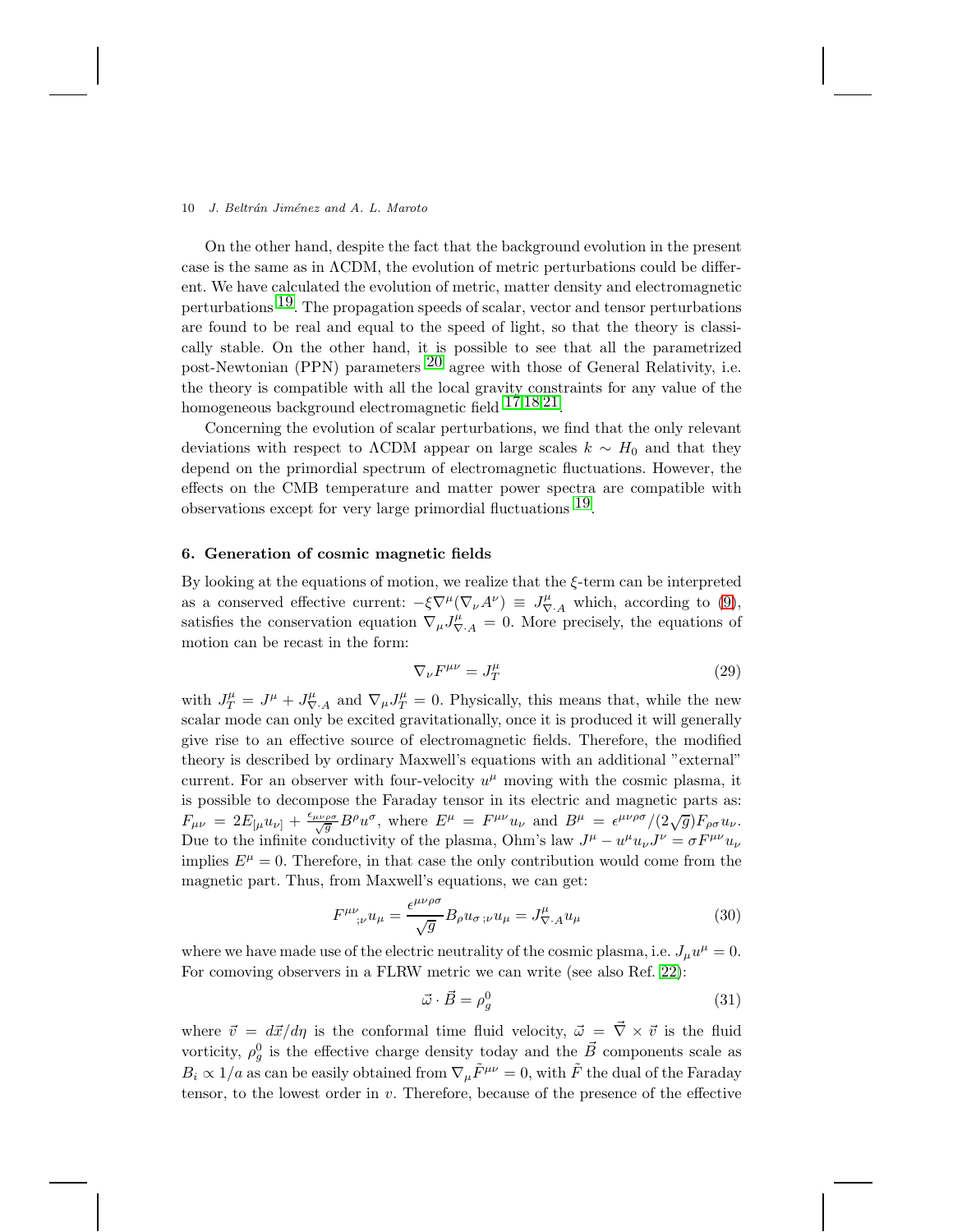charge density generated by the scalar state, we shall have both magnetic field and vorticity. Moreover, from the cosmological evolution of the magnetic field and the electric charge density given above, we obtain that  $|\vec{\omega}| \propto a$ , from radiation era until present.

We should remind here that  $\nabla_{\nu} A^{\nu}$  is constant on super-Hubble scales and starts decaying as  $1/a$  once the mode reenters the Hubble radius. Thus, today, a mode k will have been suppressed by a factor  $a_{in}(k)$  (we are assuming that the scale factor today is  $a_0 = 1$ ). This factor will be given by:  $a_{in}(k) = \Omega_M H_0^2 / k^2$  for modes entering the Hubble radius in the matter era, i.e. for  $k < k_{eq}$  with  $k_{eq} \simeq (14 \,\text{Mpc})^{-1} \Omega_M h^2$ the value of the mode which entered at matter-radiation equality. For  $k > k_{eq}$  we have  $a_{in}(k) = \sqrt{2\Omega_M}(1 + z_{eq})^{-1/2}H_0/k$ . It is then possible to compute from [\(28\)](#page-8-1) the corresponding power spectrum for the effective electric charge density today  $\rho_g^0 = J_{\nabla \cdot A}^0 = -\xi \partial_0 (\nabla_\nu A^\nu)$ . Thus from:

$$
\langle \rho(\vec{k}) \rho^*(\vec{h}) \rangle = (2\pi)^3 \delta(\vec{k} - \vec{h}) \rho^2(k)
$$
\n(32)

we define  $P_{\rho}(k) = \frac{k^3}{2\pi^2} \rho^2(k)$ , which is given by:

$$
P_{\rho}(k) = \begin{cases} 0, & k < H_0 \\ \frac{\Omega_M^2 H_0^2 H_{k0}^4}{16\pi^2} \left(\frac{k}{k_0}\right)^{-4\epsilon - 2}, & H_0 < k < k_{eq} \\ \frac{2\Omega_M H_0^2 H_{k0}^4}{16\pi^2 (1 + z_{eq})} \left(\frac{k}{k_0}\right)^{-4\epsilon}, & k > k_{eq}. \end{cases}
$$
(33)

Therefore the corresponding charge variance will read:  $\langle \rho^2 \rangle = \int \frac{dk}{k} P_{\rho}(k)$ . For modes entering the Hubble radius in the radiation era, the power spectrum is nearly scale invariant. Also, due to the constancy of  $\nabla_{\nu}A^{\nu}$  on super-Hubble scales, the effective charge density power spectrum is negligible on such scales, so that we do not expect magnetic field nor vorticity generation on those scales. Notice that, on sub-Hubble scales, the effective charge density generates longitudinal electric fields whose present amplitude would be precisely  $E_L \simeq \nabla_{\nu} A^{\nu}$ . This implies that a generic prediction of the extended theory would be the existence of a cosmic background of longitudinal electric waves, whose power spectrum is given by [\(28\)](#page-8-1).

Using [\(31\)](#page-9-0), it is possible to translate the existing upper limits on vorticity coming from CMB anisotropies  $22$  into *lower* limits on the amplitude of the magnetic fields generated by this mechanism. This indeed represents a discriminating signature of this model because the presence of such magnetics fields is a clear prediction of the theory. We will consider for simplicity magnetic field and vorticity as gaussian stochastic variables such that:

$$
\langle B_i(\vec{k})B_j^*(\vec{h})\rangle = \frac{(2\pi)^3}{2}P_{ij}\delta(\vec{k}-\vec{h})B^2(k)
$$
  

$$
\langle \omega_i(\vec{k})\omega_j^*(\vec{h})\rangle = \frac{(2\pi)^3}{2}P_{ij}\delta(\vec{k}-\vec{h})\omega^2(k)
$$
 (34)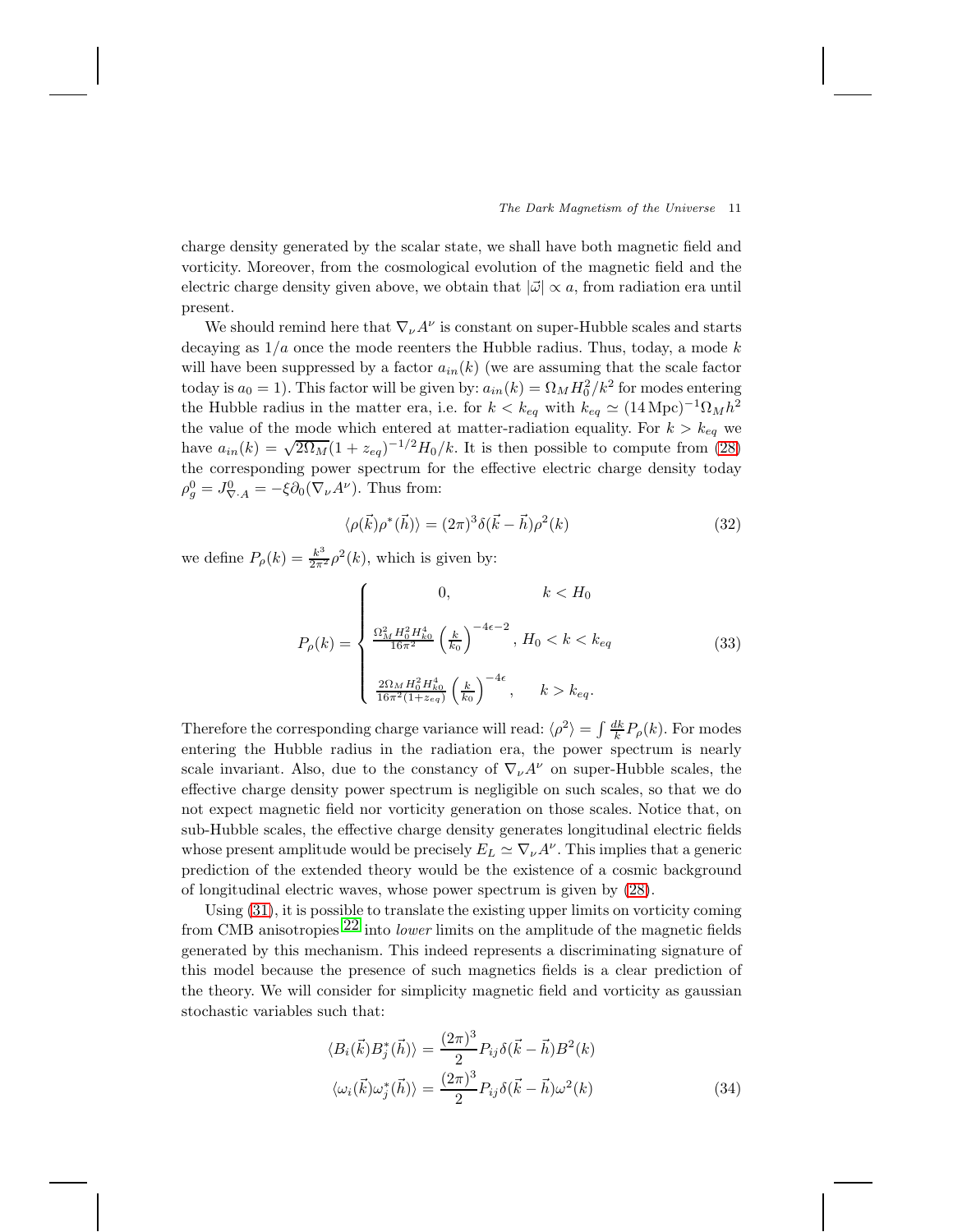

Fig. 2. Lower limits on the magnetic fields generated on galactic scales (left panel) and Hubble horizon scales (right panel) in terms of the magnetic spectral index  $n$  for different values of the vorticity spectral index m. Dot-dashed blue for  $m = 0$ , dashed green for  $m \simeq -3$  and full red for  $m \simeq -5$ .

with  $B^2(k) = Bk^n$ ,  $\omega^2(k) = \Omega k^m$  and where  $P_{ij} = \delta_{ij} - \hat{k}_i \hat{k}_j$  is introduced because of the transversality properties of  $B_i$  and  $\omega_i$ . The spectral indices n and m are in principle arbitrary. In Fig. 2 we show the lower limits on the magnetic fields generated by this mechanism on scales  $\lambda = 0.1h^{-1}$  Mpc, and  $\lambda = 3000h^{-1}$  Mpc, also for inflation at the electroweak scale. We see that fields can be generated with sufficiently large amplitudes in order to seed a galactic dynamo or even to account for observations just by collapse and differential rotation of the protogalactic cloud  $^{23}$ . Moreover, they could be also compatible with recent extra-galactic observations  $5.6$  $5.6$ .

## 7. Non-minimal couplings

We shall end by generalizing the previous results to include non-minimal couplings to curvature:

$$
S = \int d^4x \sqrt{-g} \left[ -\frac{1}{4} F_{\mu\nu} F^{\mu\nu} + \frac{\xi}{2} (\nabla_{\mu} A^{\mu})^2 + \sigma G_{\mu\nu} A^{\mu} A^{\nu} \right]. \tag{35}
$$

Notice that we are not introducing any new dimensional parameter, being  $\sigma$  a dimensionless constant. The particular non-minimal coupling has been chosen so that the induced effective electromagnetic current  $J_g^{\mu} = 2\sigma G^{\mu\nu} A_{\nu}$  is covariantly conserved in the weak field limit, which is achieved thanks to the divergenceless of the Einstein tensor  $G_{\mu\nu}$ . The most stringent constraint on  $\sigma$  comes from PPN measurements and it is given by  $|\sigma| \lesssim 10^{-5}$ . Moreover, the smallness of  $\sigma$  guarantees<br>the stability of the theory and that the segmelectical symbolic of the homogeneous the stability of the theory and that the cosmological evolution of the homogeneous mode becomes modified in a negligible way by the presence of the non-minimal coupling. This ensures that the inflationary generation and cosmological evolution discussed in previous sections for the minimal theory is also a good description in the non-minimal case (see Ref. [24](#page-14-21) for a more detail discussion).

In the following we shall show how the non-minmal coupling gives rise to nontrivial electromagnetic effects generated by massive bodies even if they are electri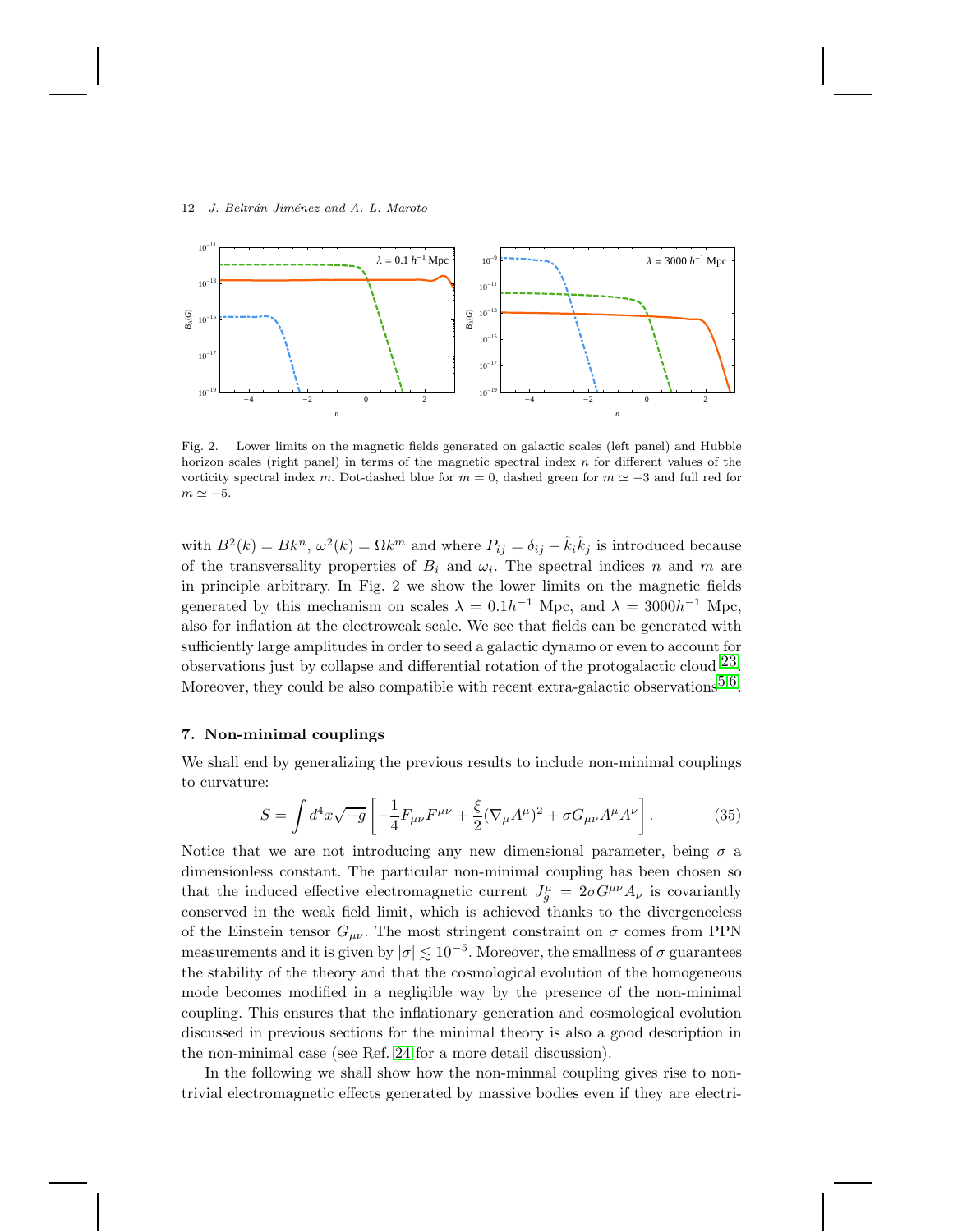cally neutral. To that end, we shall assume a small perturbation around Minkowski with a constant [b](#page-12-0)ackground vector field of the form<sup>b</sup>  $A_{\mu} = \bar{A}_0 \delta_{\mu}^0$ . Thus, the effective current becomes  $J_g^{\mu} = 2\sigma G^{\mu 0} \bar{A}_0$  and, using Einstein equations to relate  $G^{\mu\nu}$  to the matter content, we obtain:

$$
J_g^{\mu} = 16\pi G\sigma T^{\mu 0} \bar{A}_0 \tag{36}
$$

so that the effective electromagnetic current is essentially determined by the fourmomentum density. Moreover, if we assume  $T^{\mu\nu} = (\rho + p)u^{\mu}u^{\nu} - p\eta^{\mu\nu}$  at first order, we can see that the energy density of any perfect fluid has an associated electric charge density given, for small velocities, by:

<span id="page-12-1"></span>
$$
\rho_g = J_g^0 = 16\pi G \sigma \rho \bar{A}_0 \tag{37}
$$

and the three-momentum density generates an electric current density given by

$$
\vec{J}_g = 16\pi G\sigma(\rho + p)\vec{v}\vec{A}_0\tag{38}
$$

Thus, this theory effectively realizes the old conjecture by Schuster, Einstein and Blackett [25](#page-14-22),[26](#page-14-23),[27](#page-14-24) of gravitational magnetism, i.e. neutral mass currents can generate electromagnetic fields.

In the case of a particle of mass  $m$  at rest,  $(37)$  introduces a small contribution to the active electric charge (the source of the electromagnetic field), given by  $\Delta q = 16\pi G \sigma m \bar{A}_0 \simeq 15 \sigma (m/M_P)$ , but leaving unmodified its passive electric charge (that determining the coupling to the electromagnetic field). This effect implies a difference in the active charge of electrons and protons because of their mass difference and, furthermore, provides neutrons with a non-vanishing active electric charge. However, the effect is very small in both cases  $\Delta q \simeq 4\sigma 10^{-18}e$  where  $e = 0.303$  is the electron charge in Heaviside-Lorentz units. Present limits on the electron-proton charge asymmetry and neutron charge are both of the order  $10^{-21}e$  $^{28}$ , implying  $|\sigma| \lesssim 10^{-3}$  which is less stringent than the PPN limit discussed before.

On the other hand, for any compact object, the effective electric current will generate an intrinsic magnetic moment given by:

$$
\vec{m} = \beta \frac{\sqrt{G}}{2} \vec{L} \tag{39}
$$

with  $\vec{L}$  the corresponding angular momentum and  $\beta = 16\pi\sqrt{G}\sigma\vec{A}_0$  a constant parameter. This relation resembles the Schuster-Blackett law, which is a purely empirical relation between the magnetic moment and the angular momenta found in a wide range of astrophysical objects from planets, to galaxies, including those related to the presence of rotating neutron stars such as GRB or magnetars  $29,30$  $29,30$ . In any case, the observational evidence on this relation is still not conclusive. From observations, the β parameter ranges from 0.001 to 0.1. Imposing the PPN limits on

<span id="page-12-0"></span><sup>&</sup>lt;sup>b</sup>The background vector field is supposed to be given by the cosmological one which only varies on cosmological timescales and whose present value would be  $\bar{A}_0 \simeq 0.3 M_p$  according to the observed dark energy density.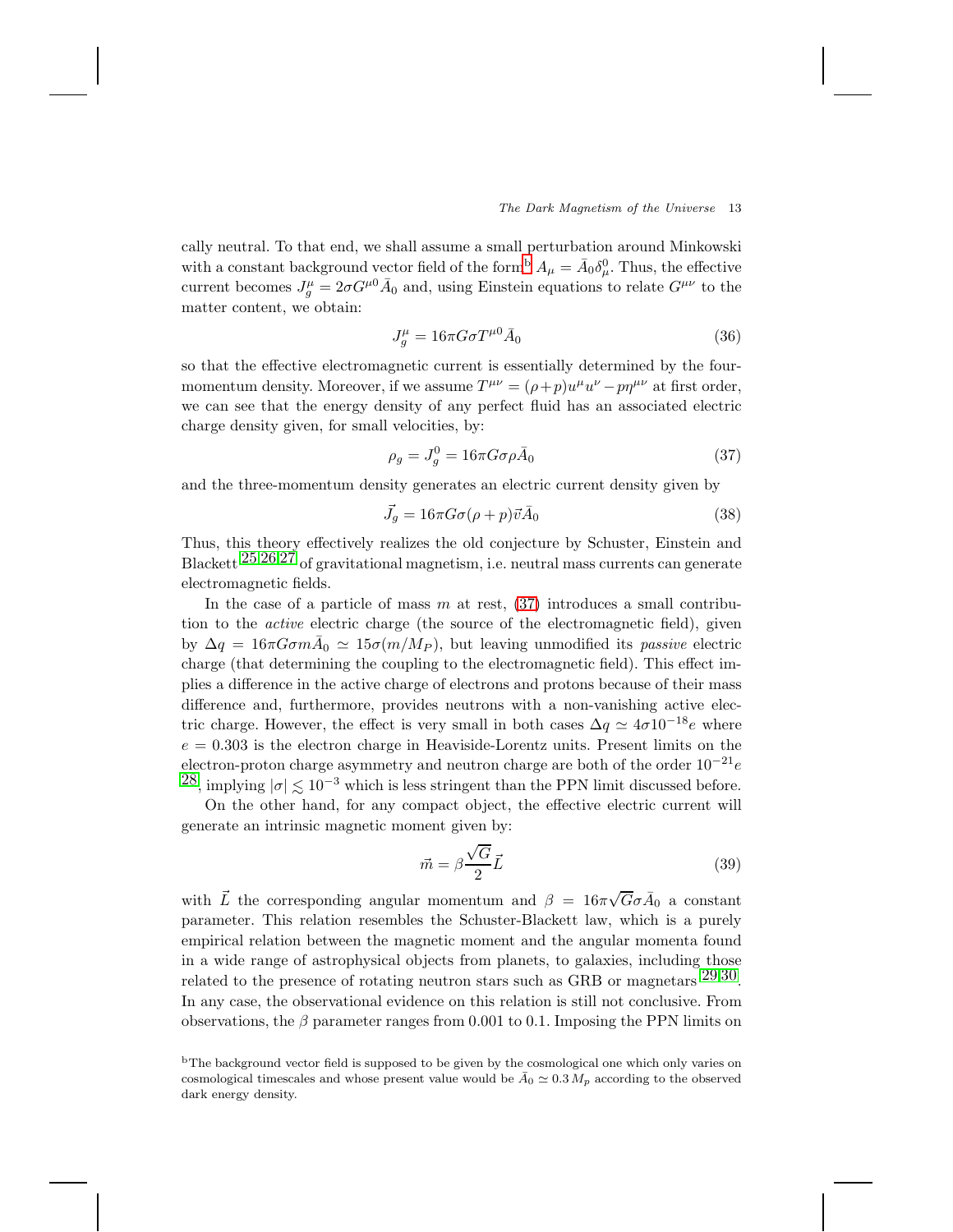the  $\sigma$  parameter, we find  $\beta \lesssim 10^{-4}$ , which is just below the observed range. Thus for  $\epsilon$  the seconding a typical spiral galaxy, a direct calculation provides:  $B \sim \sigma 10^{-4}$  G, i.e. according to the PPN limits, the field strength could reach  $10^{-9}$  G without amplification.

### 8. Discussion

We have reviewed the extended electromagnetic theory in which a gauge-fixing term is promoted into a physical contribution in the fundamental action. The quantization of the free theory can be performed without having to impose any subsidiary condition at the price of introducing an additional degree of freedom. This new mode can be gravitationally produced from quantum fluctuations during inflation and its amplitude will be determined precisely by the scale at which inflation takes place. In the subsequent cosmological evolution, this new mode has two effects. On super-Hubble scales, it behaves as an effective cosmological constant whose observed value can be explained if inflation occurred at the electroweak scale. On sub-Hubble scales, the additional mode gives rise to a stochastic background of longitudinal electric waves that generate magnetic fields from sub-galactic scales up to the present Hubble radius. On the other hand, we have also considered the effects of non-minimal couplings in the presence of the temporal electromagnetic mode and shown that in such a case, neutral massive objects can act as sources of electromagnetic fields thus implementing the old conjecture by Schuster, Einstein and Blackett of gravitational magnetism.

The theory studied in this work shows how a modification of electromagnetism which does not require the introduction of new fields, dimensional parameters or potential terms could provide a simple explanation for the tiny value of the cosmological constant and, at the same time, a mechanism for the generation of magnetic fields on cosmological scales. Some open questions still remain to be studied such as the inclusion of electromagnetic interactions in the theory, since all the analysis performed so far are limited to the free theory. Also, it would be interesting to know the behaviour of the new mode in more general background space-times in order to determine the viability of the model from the theoretical and phenomenological point of views. Finally, the possibility of detecting the longitudinal electric wave background generated during inflation could provide a clear signal of the modification of electromagnetism on cosmological scales.

Acknowledgments: This work has been supported by MICINN (Spain) project numbers FIS 2008-01323 and FPA 2008-00592, CAM/UCM 910309 and MICINN Consolider-Ingenio MULTIDARK CSD2009-00064. JBJ is also supported by the Ministerio de Educación under the postdoctoral contract EX2009-0305.

# <span id="page-13-0"></span>References

- <span id="page-13-1"></span>1. A. S. Goldhaber, M. M. Nieto, Rev. Mod. Phys. 82 (2010) 939-979.
- 2. L. M. Widrow, Rev. Mod. Phys. 74 (2002) 775.